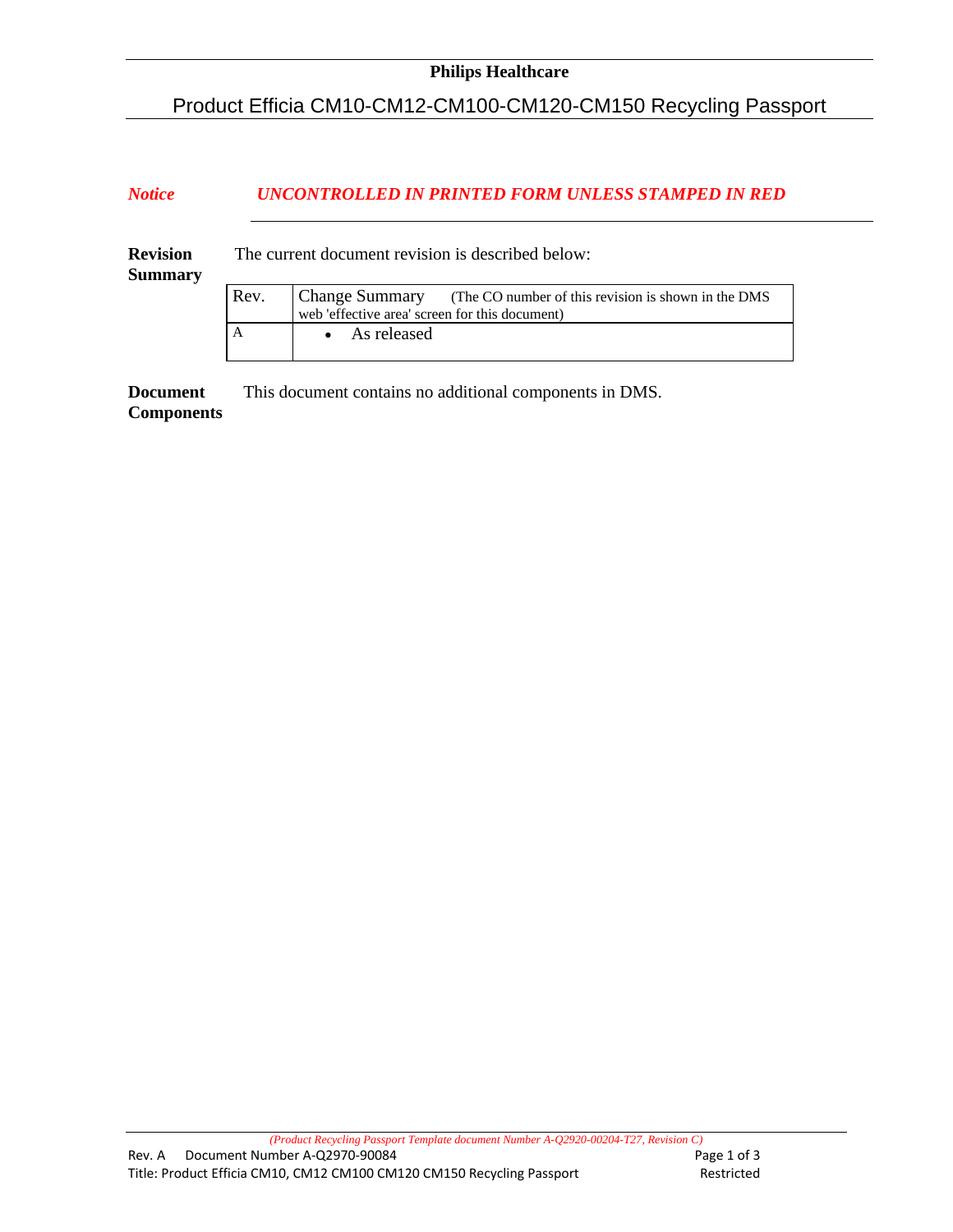| <b>Product name:</b>         |               | Efficia CM10, Efficia CM12, Effica CM100, Efficia CM120, Efficia<br><b>CM150</b>                                                                                                                                                      |                                |  |  |
|------------------------------|---------------|---------------------------------------------------------------------------------------------------------------------------------------------------------------------------------------------------------------------------------------|--------------------------------|--|--|
| <b>Reference Identifier:</b> |               | CM10 (reference number 863301), CM12 (reference number 863303),<br>CM100 (reference number 863300), CM120 (reference number<br>863302), CM150 (reference number 863304)                                                               |                                |  |  |
| Total weight (in Kg):        |               | CM10 (reference number $863301$ ) < 3.3 kg<br>CM12 (reference number $863303$ ) < 3.3 kg<br>CM100 (reference number $863300$ ) < 5.0 kg<br>CM120 (reference number $863302$ ) < 5.0 kg<br>CM150 (reference number $863304$ ) < 6.7 kg |                                |  |  |
| <b>Producer</b>              | Name company: |                                                                                                                                                                                                                                       | <b>Philips Medical Systems</b> |  |  |
| /Manufacturer                | Address:      |                                                                                                                                                                                                                                       | 3000 Minuteman Rd, Andover, MA |  |  |
|                              | Zip code:     |                                                                                                                                                                                                                                       | 01810                          |  |  |
| Country:                     |               |                                                                                                                                                                                                                                       | <b>USA</b>                     |  |  |

| <b>Recycle info</b>      | <b>Substances:</b>                                                     | <b>Location</b> |
|--------------------------|------------------------------------------------------------------------|-----------------|
| <b>Special attention</b> | None                                                                   |                 |
|                          |                                                                        |                 |
| <b>Fluids / Gases</b>    | Items:                                                                 | <b>Location</b> |
|                          | None                                                                   |                 |
|                          |                                                                        |                 |
|                          |                                                                        |                 |
| <b>Batteries</b>         | <b>Type:</b>                                                           | <b>Location</b> |
|                          | Battery, 9-cell Lithium Ion battery (optional: 2x), PN<br>989803194541 | Figure 1 and 2  |
|                          | Battery, 3-cell Lithium Ion battery (optional: 2x), PN<br>989803189981 | Figure 1 and 2  |
|                          |                                                                        |                 |
| <b>Hazardous</b>         | <b>Item</b>                                                            | <b>Location</b> |
|                          | None                                                                   |                 |
|                          |                                                                        |                 |
|                          |                                                                        |                 |

## **Additional Information as needed**

| Material content (global) | Weight in Kg | <b>Materials content (continue)</b> | Weight in Kg |
|---------------------------|--------------|-------------------------------------|--------------|
| None                      |              |                                     |              |
|                           |              |                                     |              |